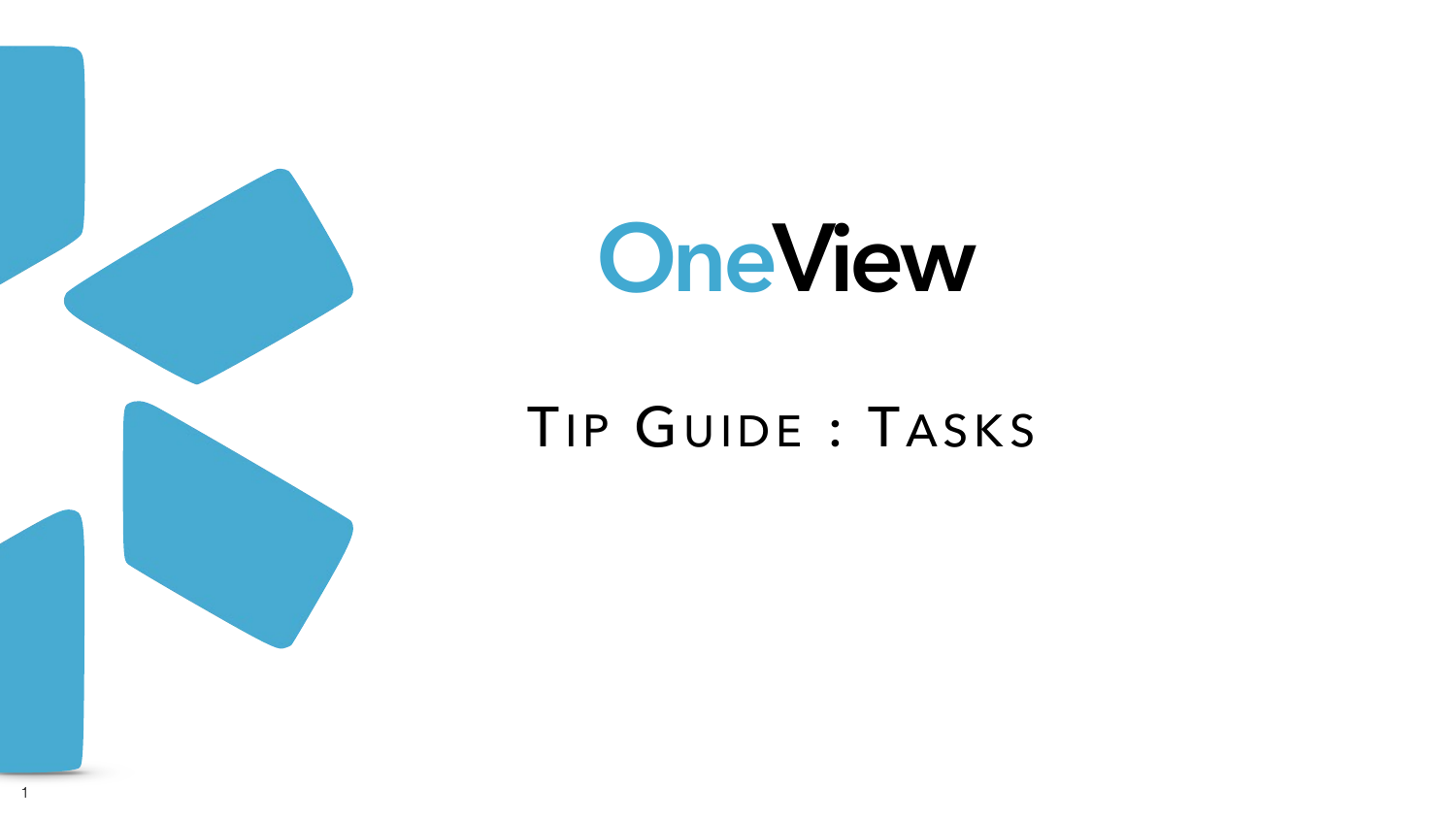### **TASKS**

The Tasks section is where you can assign your team to-do items (like uploading a document or watching a training video) and track their progress.



|                                                                                         |                          |                                    | 血 Training & Support        | 幸 Settings<br>□ Sign out                |                |                                   |                                                                                                                                                                              |
|-----------------------------------------------------------------------------------------|--------------------------|------------------------------------|-----------------------------|-----------------------------------------|----------------|-----------------------------------|------------------------------------------------------------------------------------------------------------------------------------------------------------------------------|
|                                                                                         |                          |                                    |                             |                                         |                |                                   |                                                                                                                                                                              |
|                                                                                         |                          |                                    | $\vert$ 1<br>+ Add Task     | ■ Library                               | 2 <sup>1</sup> | $\begin{bmatrix} 1 \end{bmatrix}$ | Add Task(s):<br>Click here to add a new task, or pick<br>an existing one from the library.<br>Library:<br>View your library of group tasks<br>here (refer to page 4 for more |
| $\ddot{\mathbf{r}}$                                                                     | <b>Assigned To</b><br>÷. | <b>Task Status</b><br>≑]×∶<br>Open | <b>Attachment</b><br>$-448$ | $\boldsymbol{\Theta}$<br><b>Actions</b> |                |                                   | details).                                                                                                                                                                    |
|                                                                                         | Kirk Heath               | Open                               |                             | $\overline{3}$<br>$+$ $\alpha$ x        |                | $\mathbf{3}$<br>$\cdots$          | <b>Assign:</b><br>Assign an existing task to additiona<br>providers or coordinators.                                                                                         |
| ırd                                                                                     | Kirk Heath               | Open                               |                             | $+$ $\alpha$ $\times$                   |                |                                   |                                                                                                                                                                              |
| ırd                                                                                     | Kirk Heath               | Open                               |                             | $4$ X                                   |                | $\overline{4}$                    | Edit:<br>Make edits to an existing task.                                                                                                                                     |
| ırd                                                                                     | Kirk Heath               | Open                               |                             | $+$ $\alpha$ $\times$                   |                |                                   |                                                                                                                                                                              |
| ırd                                                                                     | Kirk Heath               | Open                               |                             | $+$ $\alpha$ $-$<br>$\overline{5}$      |                |                                   | 5 Archive:                                                                                                                                                                   |
|                                                                                         | Gary Goldman             | Open                               |                             | $+$ $\alpha$ x                          |                |                                   | Finally, click here to complete<br>and archive a task.                                                                                                                       |
|                                                                                         | Gary Goldman             | Open                               |                             | $+$ $\alpha$ $\times$                   |                |                                   |                                                                                                                                                                              |
|                                                                                         | Gary Goldman             | Open                               |                             | $+$ $\alpha$ x                          |                |                                   |                                                                                                                                                                              |
|                                                                                         | Gary Goldman             | Open                               |                             | $+$ $\alpha$ x                          |                |                                   |                                                                                                                                                                              |
|                                                                                         | William Fithian          | Open                               |                             | $+$ $\alpha$ x                          |                |                                   |                                                                                                                                                                              |
|                                                                                         | William Fithian          | Open                               |                             | $+$ $\alpha$ $\times$                   |                |                                   |                                                                                                                                                                              |
|                                                                                         |                          |                                    |                             | $1 - 11$ of 11 items                    |                |                                   |                                                                                                                                                                              |
|                                                                                         |                          |                                    |                             |                                         |                |                                   |                                                                                                                                                                              |
| Terms and Conditions New!<br>All rights reserved.<br><b>Live Help</b><br>$\blacksquare$ |                          |                                    |                             |                                         |                |                                   |                                                                                                                                                                              |



or pick y.  $\overline{\mathsf{S}}$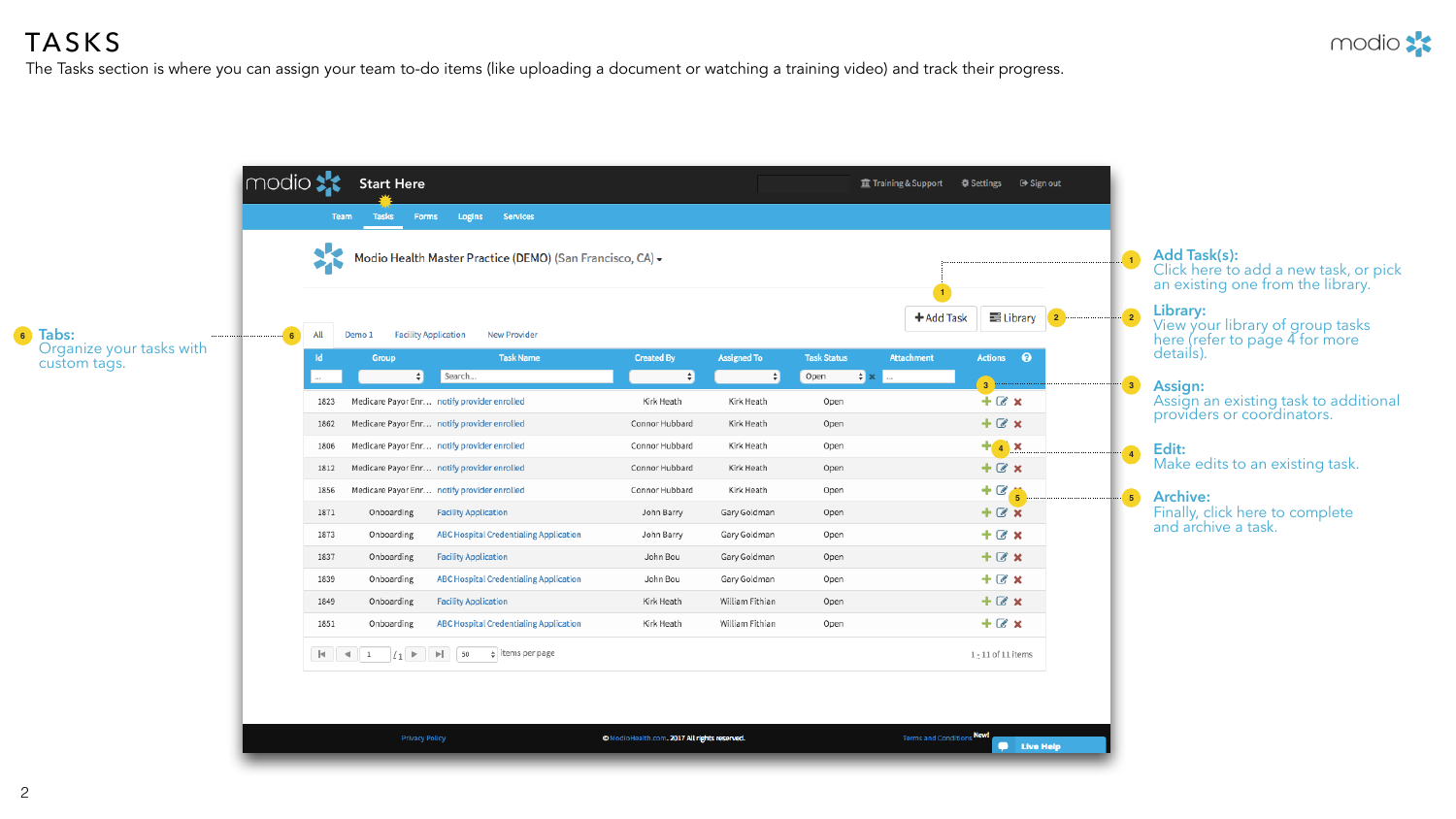Creating an Individual Task.

#### **Assigned To:**

Select the provider or coordinator (or both) to whom you're assigning the task.







## **Priority: 23**

Set the priority of the task by choosing low, medium, or high from the dropdown.

#### **5** Due Date:

Set a due date for your provider(s) or coordinator(s) to complete the task.

|                                                     | 血 Training & Support<br>□ Sign out<br><b>♦ Settings</b>                                                                                                                                                                                                                                                                                                                                                                                                                                                                                                                            |                                                                                                                                                                |
|-----------------------------------------------------|------------------------------------------------------------------------------------------------------------------------------------------------------------------------------------------------------------------------------------------------------------------------------------------------------------------------------------------------------------------------------------------------------------------------------------------------------------------------------------------------------------------------------------------------------------------------------------|----------------------------------------------------------------------------------------------------------------------------------------------------------------|
| Francisco, CA) –                                    |                                                                                                                                                                                                                                                                                                                                                                                                                                                                                                                                                                                    |                                                                                                                                                                |
| All: De Providers   De Coordinators   De Recruiters | ■Library ©<br>+ Add Task<br>ℯ<br><b>Attachment</b><br><b>Actions</b>                                                                                                                                                                                                                                                                                                                                                                                                                                                                                                               | Add:<br>Click the Add button to<br>create a new task or select<br>from the library.                                                                            |
| Status<br>÷<br>New<br>÷<br>Tag                      | $+$ $\alpha$ $\times$<br>$+$ $\alpha$ x<br>$+$ $\alpha$ $\times$                                                                                                                                                                                                                                                                                                                                                                                                                                                                                                                   | <b>Status:</b><br>Choose an initial status for the<br>task.                                                                                                    |
| 雦                                                   | $\begin{array}{c} \begin{array}{c} \text{if } \mathcal{A} \end{array} & \begin{array}{c} \text{if } \mathcal{A} \end{array} & \begin{array}{c} \text{if } \mathcal{A} \end{array} & \begin{array}{c} \text{if } \mathcal{A} \end{array} & \begin{array}{c} \text{if } \mathcal{A} \end{array} & \begin{array}{c} \text{if } \mathcal{A} \end{array} & \begin{array}{c} \text{if } \mathcal{A} \end{array} & \begin{array}{c} \text{if } \mathcal{A} \end{array} & \begin{array}{c} \text{if } \mathcal{A} \end{$<br>6<br>$+$ $\alpha$ $\times$<br>$+$ $\alpha$ x<br>$+$ $\alpha$ x | Tag:<br>Organize tasks by project or<br>type by giving each task a tag.                                                                                        |
|                                                     | $+ \alpha x$<br>$+$ $\alpha$ $\times$<br>$+$ $\alpha$ $\times$<br>$+$ $\alpha$ $\times$                                                                                                                                                                                                                                                                                                                                                                                                                                                                                            |                                                                                                                                                                |
|                                                     | $1 - 11$ of 11 items<br>9                                                                                                                                                                                                                                                                                                                                                                                                                                                                                                                                                          | <b>Notes:</b><br>Add a short description of the<br>task here.                                                                                                  |
|                                                     | Terms and Conditions New!<br><b>Live Help</b><br>$\bullet$                                                                                                                                                                                                                                                                                                                                                                                                                                                                                                                         | <b>Attachment:</b>                                                                                                                                             |
| ose File   No file chosen<br>Cancel<br>Save         | $\begin{array}{ c c c }\n\hline\n\text{10}\n\end{array}$<br>$10$ . The same state $\sim$                                                                                                                                                                                                                                                                                                                                                                                                                                                                                           | If desired, attach a file or<br>include a link here. When<br>the assignee clicks on the<br>file or link, the task will<br>automatically be marked<br>complete. |



Select whom you want to share this task with (coordinators or recruiters).

#### **Share: 7**

Name your task.

#### **Task Name: 8**







## TASKS: ADDING TASKS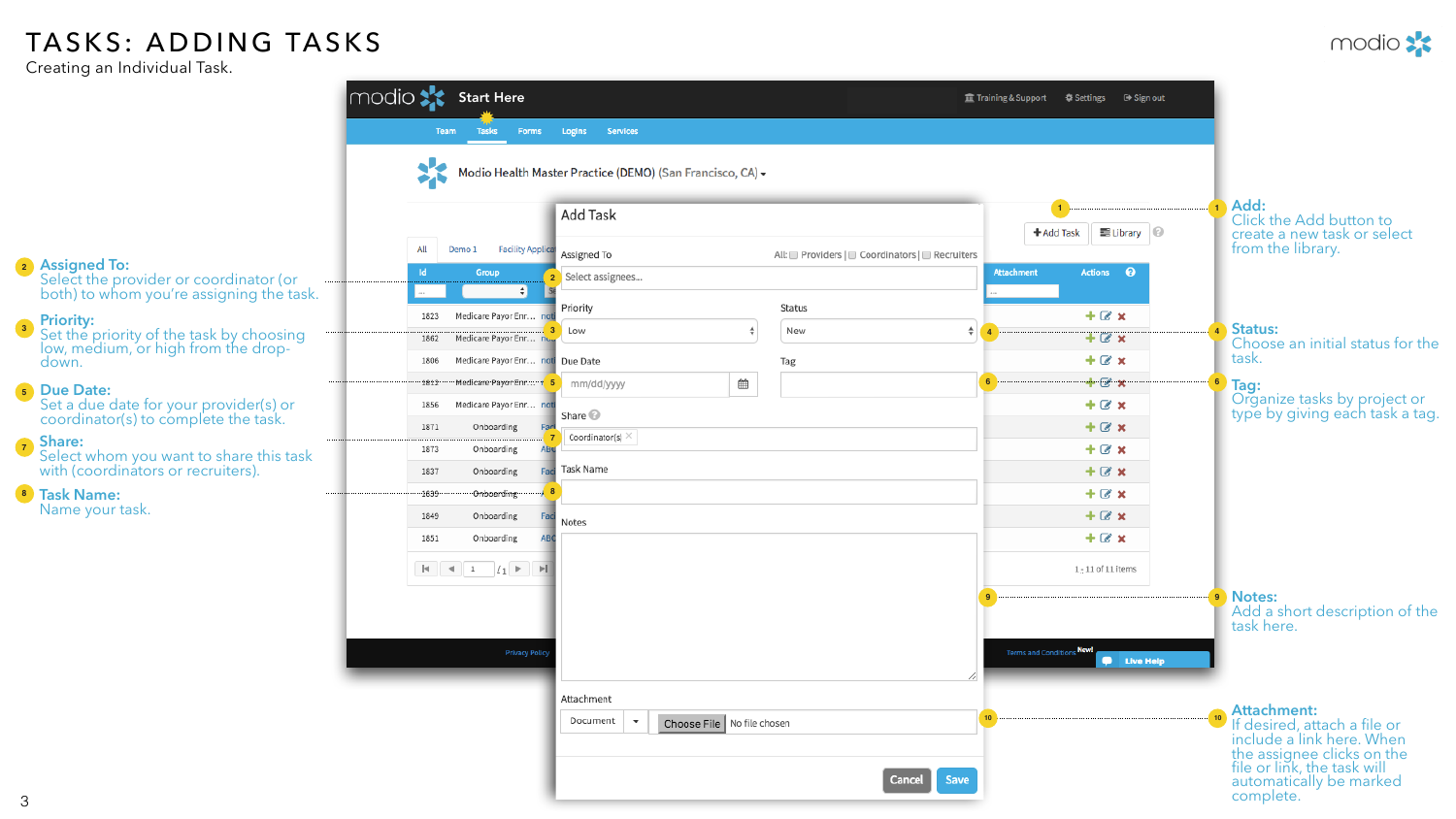## TASKS LIBRARY: CREATING GROUP TASKS

Creating Group Tasks.



Go on to the next slide to add each step to your group task.

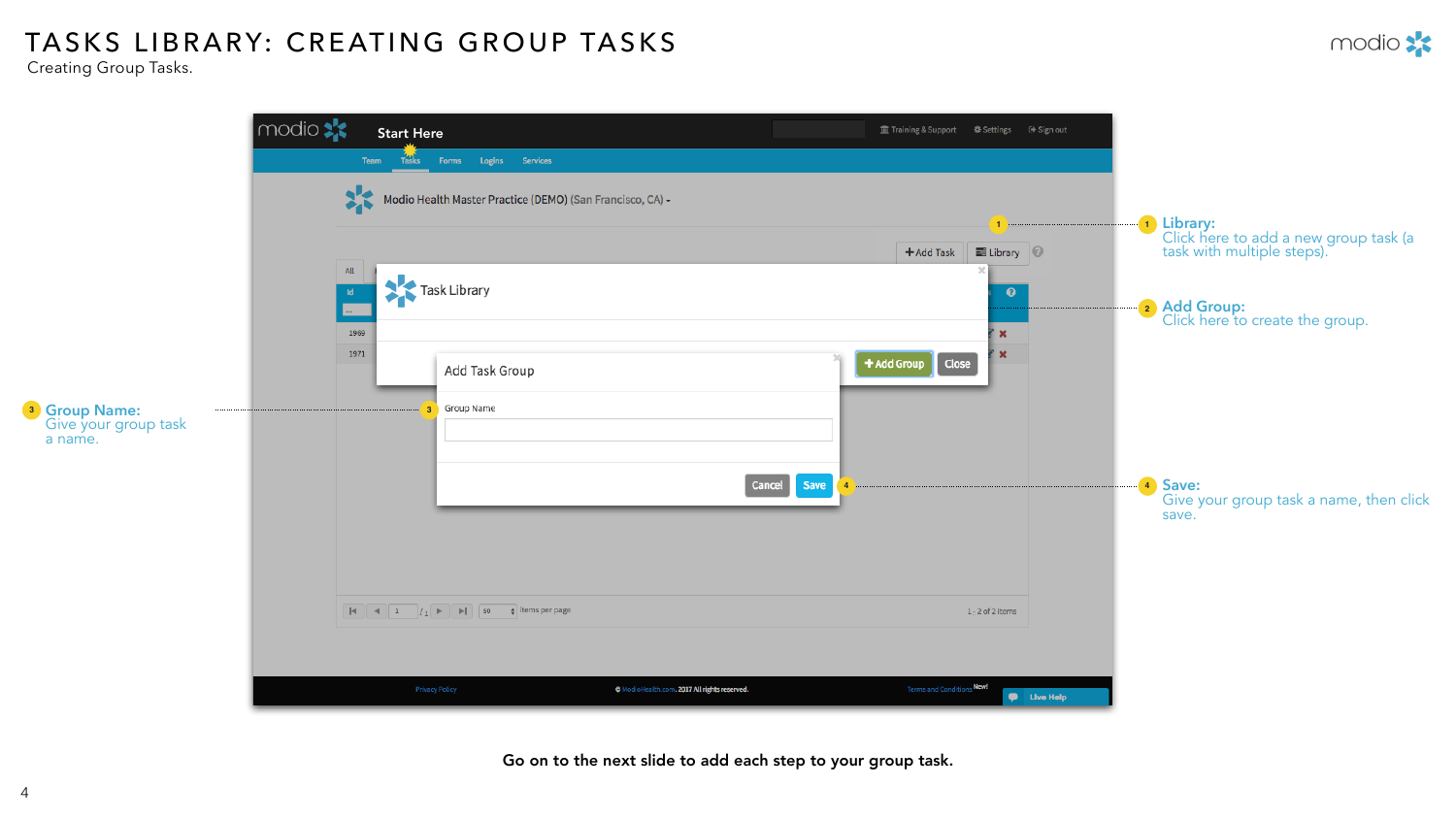

#### Creating Group Tasks - **Part II**. TASKS LIBRARY: CREATING GROUP TASKS







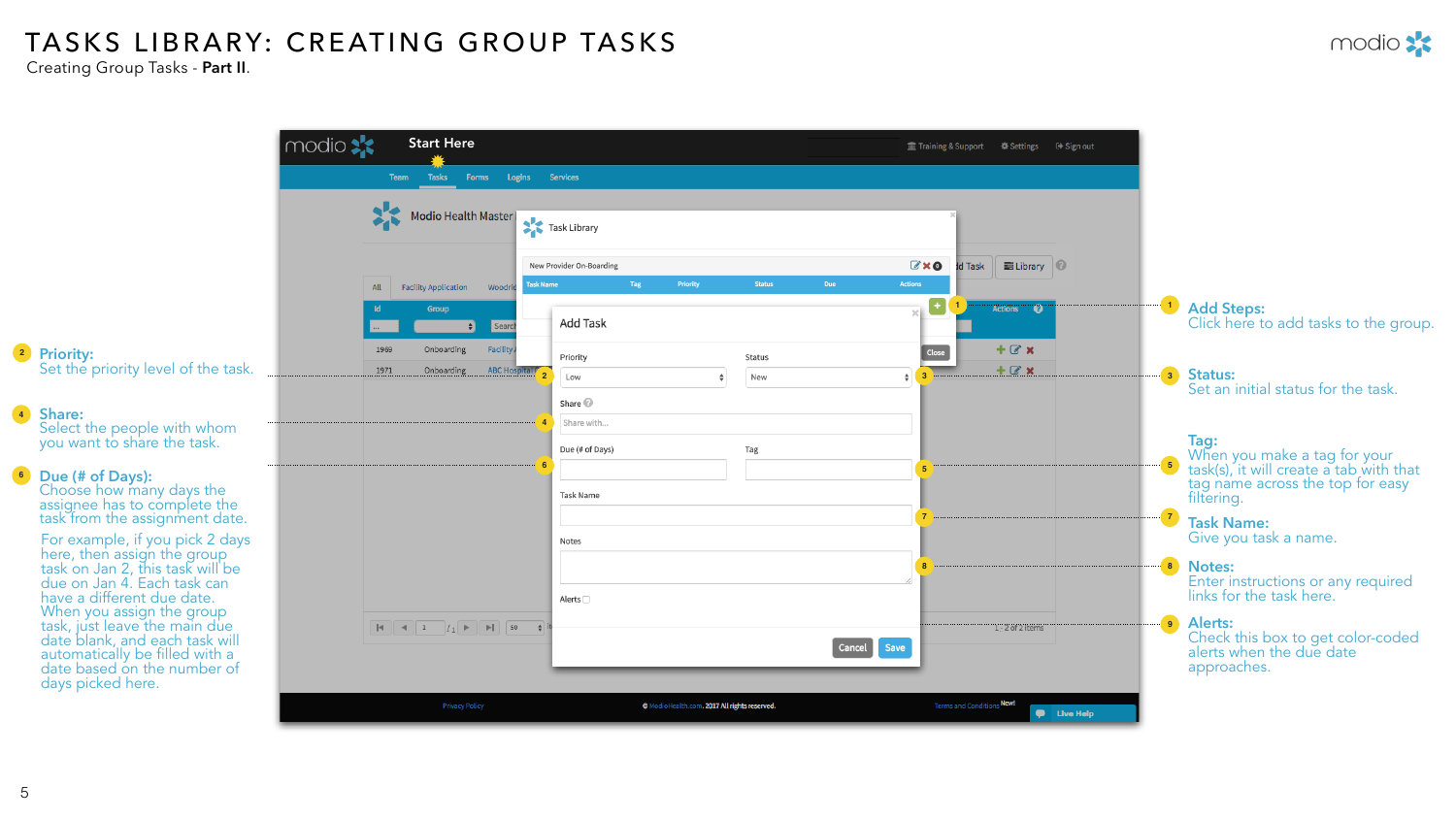## TASKS: TRACKING

**2**

Tracking the status of your Tasks.